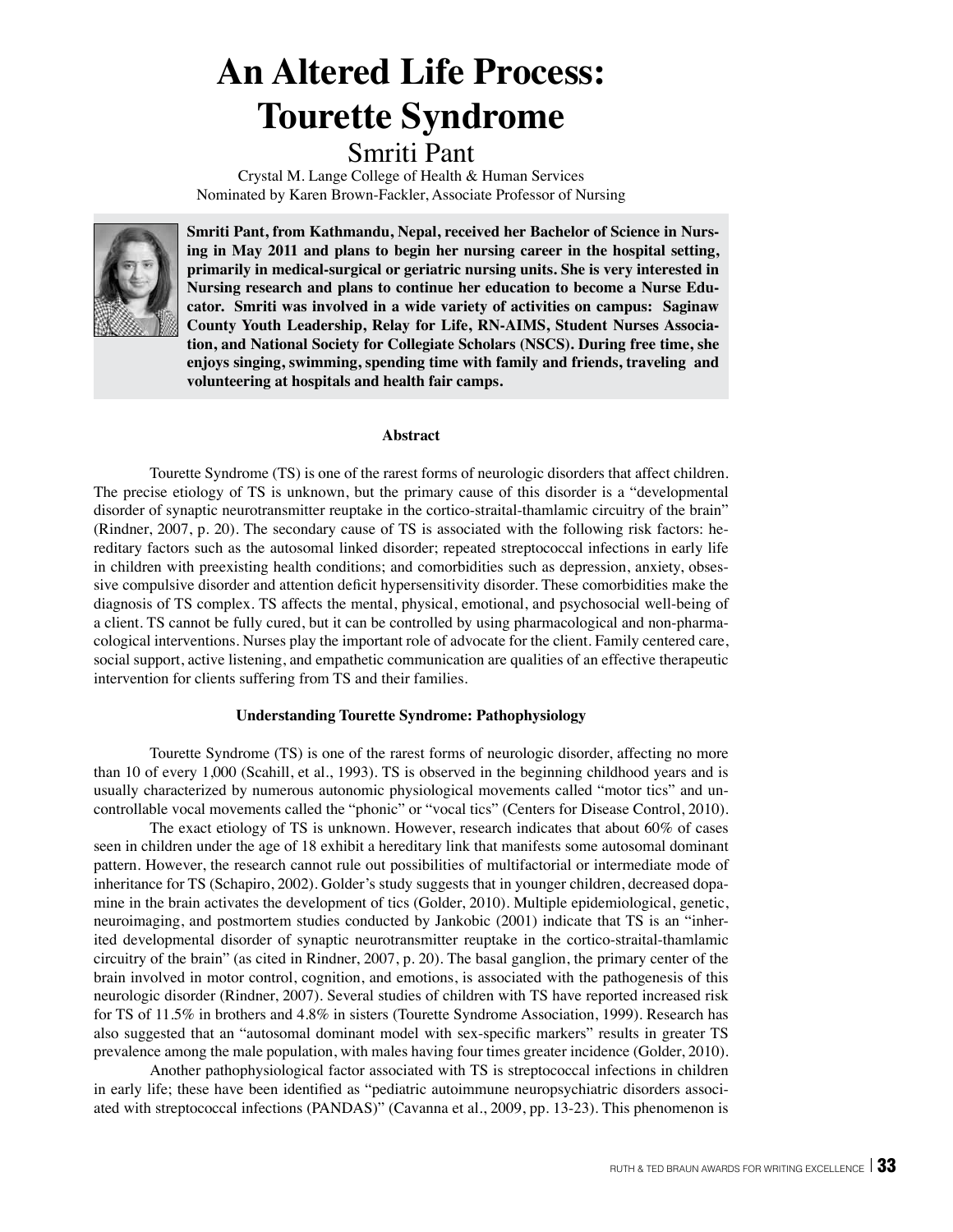especially observed in the pediatric population under the age of 11 (Golder, 2010).The streptococcal infection reduces the brain activity in the basal ganglia by decreasing the production and use of dopamine (Cavanna et al., 2009). As a result, children exposed to streptococcus infection may experience an abrupt onset of motor tics (Golder, 2010).

The pathophysiology of TS also includes comorbidity with other psychological disorders. Ninety percent of all children diagnosed with TS exhibit more than one comorbid disorder. A study by Golder (2010) indicates that more than half of the children diagnosed with TS are also affected by anxiety, obsessive-compulsive disorder (OCD) and behavioral problems (as cited in Jimenez, 2008). Similarly, other comorbidities related to TS include mood disorders such as depression, which occurs in 10% of all known TS patients (Cavanna et al., 2009).

It is difficult to make a diagnostic test for TS due to its unknown etiology. However, functional symptoms can be examined and assessed to distinguish the syndrome from other illnesses or conditions that cause involuntary tics (Gelbart, 1998).

Bagheri & Leckman (1999) provide a thorough explanation about the types of tics and their symptoms that demonstrate acute physical exacerbation, as in TS (as cited in Schapiro, 2002). Tics in TS generally start between the ages of three to eight years (Jimenez, 1999). Studies by Bagheri & Leckman (1999) indicate that simple motor tics include "shoulder shrugging, neck twitching, and facial movements, as well as feeling objects, hopping, and bending in sporadic fashion; likewise, behaviors such as sniffing, barking, coughing, yelling, and hiccupping" are considered as simple vocal tics; complex vocal tics include behaviors such as reiteration of words, phenomenon of self talking, and using profane and inappropriate words (as cited in Schapiro, 2002, p. 243).

#### **Pharmacological and Non-pharmacological Treatments**

The complex neurologic disorder Tourette Syndrome (TS) involves imbalances "of synaptic neurotransmitter reuptake in the cortico-stratial-thalmic circuitry of the brain"; the pathogenesis of the disorder becomes difficult to understand due to its complexity and association with other comorbidities such as "obsessive compulsive disorder (OCD), attention deficit hyperactivity disorder (ADHD), anxiety" and depression (Rindner, 2007, p. 20). Similarly, the intrinsic interaction among genes and the numerous physiological manifestations such as neck jerks, shoulder shrugs, and abdominal tensing also contribute to health risks, making the clinical study of TS even more challenging (Rindner, 2007). Numerous people with TS who endure mild tics do not require pharmacological assistance. However, when "tics" start to interfere with everyday life, medication is used to control or to minimize the symptoms (Ohm, 2006).

The most useful drugs that have demonstrated effectiveness in controlling tics are the typical neuroleptic agents such as haloperidol (Haldol) and primozide (Orap). Haldol was the only drug of choice for TS during the 1960s and '70s. Research indicates that Haldol and Orap, the antidopamindergic drugs, have produced reductions in tics between 34-67% among clients suffering from TS (Peterson & Azrin, 1993). However, due to its serious side effects and drug-drug interaction such as "tardive dyskinesia, dysphoria, akathisia and depression of the central nervous system" (CNS), Haldol is no longer used (Schapiro, 2002, p. 251).

 Similarly, other atypical antipsychotic agents such as risperidone (Risperdal), olanzapine (Zyprexa), and ziprasidone (Geodon) have been used to control tics (Rindner, 2006). These drugs are commonly used in the treatment of TS due to lesser "side effects such as sedation and extrapyramidal symptoms" (Jimenez, 2009, pp. 738-739). Other categories of drugs such as alpha-2 beta agonist, which includes the drug clonidine, have been used with tics and ADHD symptoms (Rindner, 2007). However, clinical research indicates that the alpha 2 adrenergic agonist drugs inhibit the release of the noradrenaline hormones responsible for the flight and fight responses in the human body (Jimenez, 2009). Thus, it is important to realize that some of the aforementioned drugs used for the treatment of tics have adverse effects, altering psychosocial and physiological phenomena, causing weight gain, movement disorder, cardiovascular disorder, and metabolic disorder (Schapiro, 2002). The main purpose of providing these drugs to a client with TS is to control the long-term symptoms of tics as opposed to the short-term symptoms (Jimenez, 2009). Whenever possible, care providers recommend seeking non-pharmacological treatment to control the tics, due to the severe side effects of pharmacological drugs (Ohms, 2006).

Non-pharmacological therapy includes biofeedback or relaxation techniques to reduce stress, breathing techniques and cognitive-behavioral therapy to reduce anxiety and increase concentration,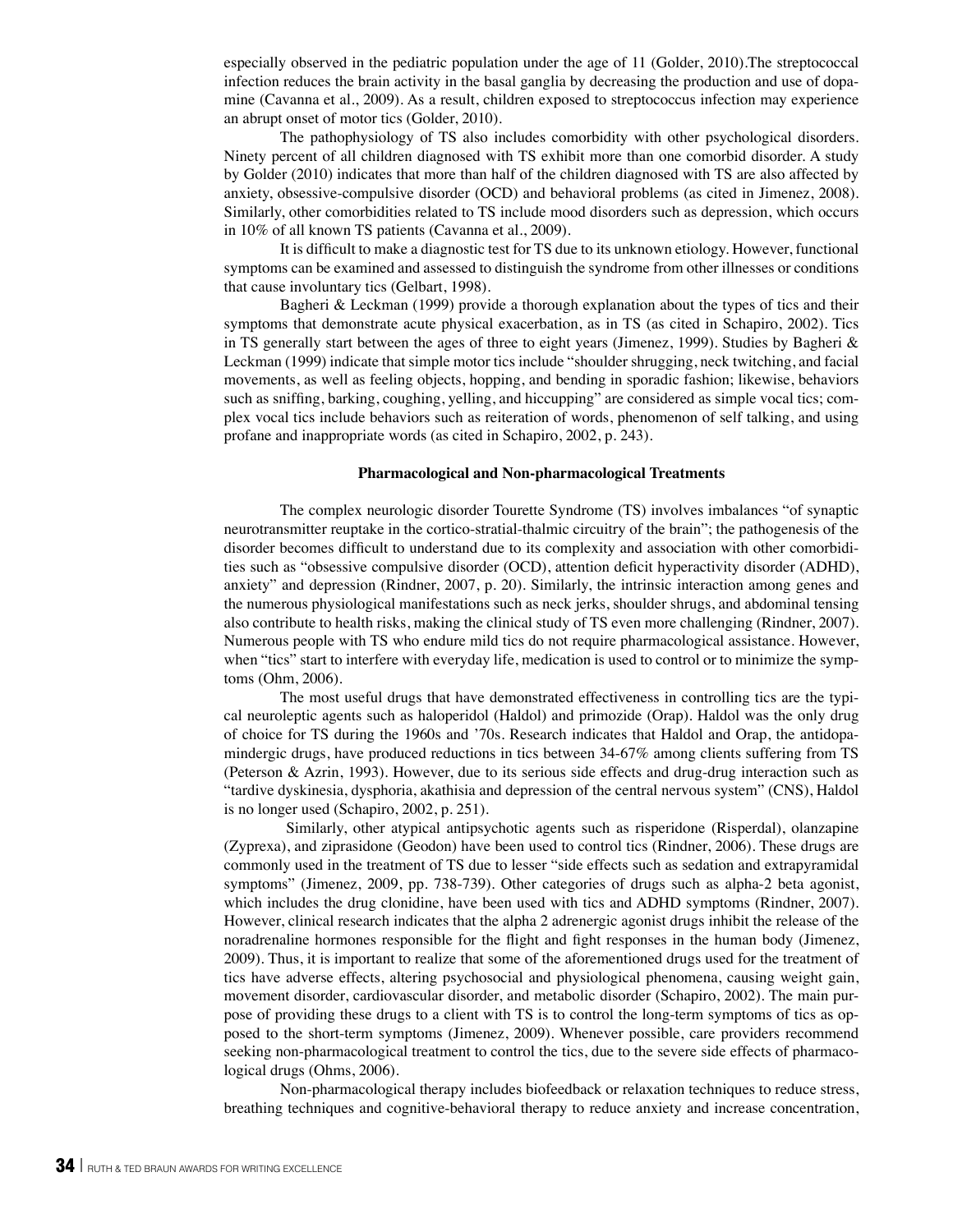and social skills training by involvement in support groups and social activities to develop friendships, build trust among family and friends and enjoy life (Ohms, 2006). Initially, clients with TS find it difficult to form habits and to perform tasks by applying the non-pharmacological interventions to reduce tics; however, research indicates that non-pharmacological intervention, particularly psychosocial treatment, is 55-95% more effective in terms of reducing the frequency of tics (Blacher, 2006).

Further research (Jimenez, 2009) indicates that treatments and management of severe TS include use of deep brain stimulation (DBS). The research indicates that effectiveness of DBS is seen among clients over 25 years of age who have severe or chronic tic disorder. A prospective randomized trial of DBS conducted on TS has shown positive correlation in treating severe tics by stimulating the frontal thalamus region of the brain; however, there is no clear evidence to indicate that DBS would be more effective than other treatments. Thus, further study is necessary to determine the true effectiveness of DBS, including its adverse effects (Jimenez, 2009).

#### **Family Implications**

Family centered care (FCC) is an important aspect of nursing, as it gives nurses opportunity to understand the client and his or her family as a complete unit. Family System Nursing allows nurses to explore family dynamics and provide appropriate care towards health promotion and disease prevention. For example, addressing the health needs of a child suffering from TS can affect the health of other family members, because they are directly or indirectly providing care to the child. Similarly, FCC nursing collaborates with members of the family to recognize the importance of interdependence among members of the family in attaining and in promoting health. FCC empowers family members to become active participants in the decision making process of their own health, as well as support and advocate for the overall well being of their family members (Bell, 2009).

Because TS is seen as a form of disability in a child (Lee et. al, 2007), the family may feel overwhelmed by the diagnosis and may have difficulty coping with the illness (Ohm, 2006). Nursing research indicates that the stress of taking care of a child with TS affects the caregiver's relationship with other family members (Kersh, 2006). When the family members are engaged and involved with the child with the disability, due to his/her physical mental and emotional needs, there is less time to take care of other children. Similarly, parents seem to experience strain in their relationship due to lack of communication with each other and less time for them to relax and enjoy their life. Due to this overwhelming feeling, parents sometimes refrain from getting involved in the care of their child (Kersh, 2006). Thus, the stress of caring for the child with illness demands that family members approach their own life in a meaningful and skillful way (Lee et. al, 2007).

In order to deal with the obstacles and challenges posed by the illness in the life of the client and his/her family members, parents should identify ways to maintain a healthy lifestyle. Identifying the stressors of life, such as the child's medical diagnoses and economic and emotional stressors caused by the illness, and availability of a support system outside the family, are important in order to maintain a safe and healthy life. Also, seeking activities such as psychosocial therapy is a constructive coping mechanism in regulating the healthy atmosphere of the family (Ohm, 2006). Similarly, getting involved in charitable or volunteer work, attending social meetings/support groups to share feelings with other families who are faced with similar challenges, and expressing emotions can help family members "empathize and identify with others" (Ohm, 2006, p. 195). These aforementioned coping skills can help decrease anxiety and reduce the stress.

#### **Nursing Implications**

Children and adolescents with Tourette Syndrome live a complex life because they are faced with uncertainty and challenges as a result of the uncontrollable motor and vocal tics which can suddenly occur in their behavior any time during the day (Rindner, 2007). They may experience difficulty trying to suppress the tics and may become nervous in the classroom setting (Golder, 2010). Due to the sudden onset, the children might face challenges concentrating in the classroom. They may also experience negative responses from their friends, such as bullying and/or isolation. Thus, the phenomenon of TS can cause mental, psychological and physical stress on children and adolescents (Golder, 2010). Therefore, as nurses, it is important to recognize and understand the typical onset of the tics, which includes sudden and unusual symptoms such as neck jerks, shoulder shrugs, abdominal tensing and so on. Understanding the manifestations of TS, recommending appropriate treatment methods, and serving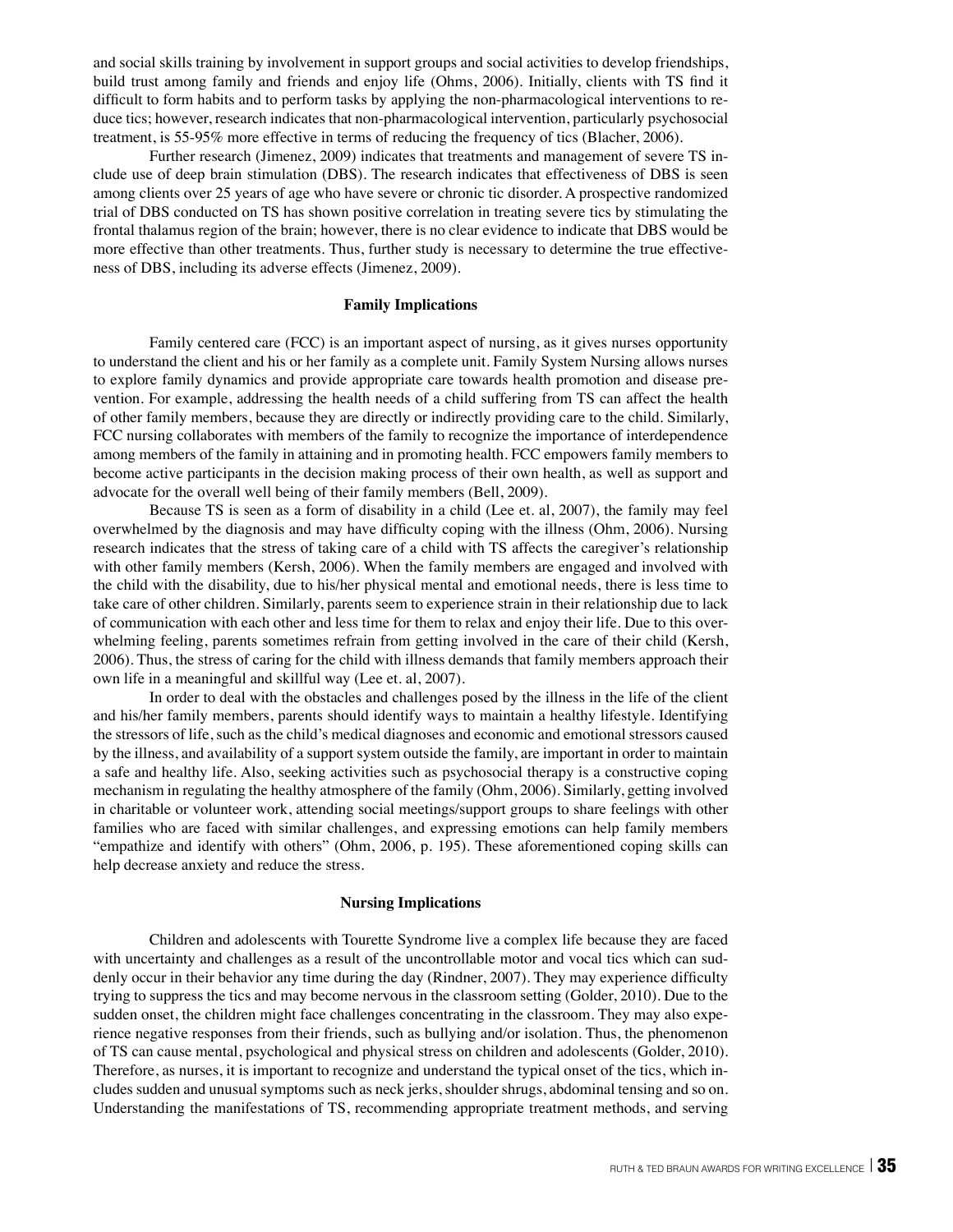as referral sources for clients and their families are primary ways nurses can advocate for their client and family. Similarly, in educating the client, nurses should be aware of the social, educational, and physical challenges faced by youth. For example, being bullied by peers and strangers can impact the client's self esteem. Thus, special emotional support should be provided to these populations (Rindner, 2007).

Understanding the needs of the client and their family members begins by educating others about TS (Rindner, 2007). Nurses can advocate for their clients by educating individuals involved in the client's daily life about the treatment, coping skills, and emotional and physical trauma brought by TS. It is important to tell students, teachers, and supervisors that behavior exhibited by clients suffering from TS is not the client's fault and not something the client voluntarily chooses to do so. Likewise, nursing care should also depend upon individual needs. It will allow others to be nonjudgmental about the client's disease process, separate the client from the disease processes, and respect the client as a unique individual.

Research recommends that teachers provide individual attention to students with TS, to promote their effective education as well as communication in classroom settings (Rindner, 2007). One of the ways that teachers could contribute to the needs of students with TS could be by creating special arrangements for students suffering from tics. For example, allowing the child to move around in the classroom, offering an empty office or spaces for the children with tics to move around until the symptoms subside, and permitting them to use tape recorders in the classroom will alleviate academic anxiety and reduce the pressure on them (Castiglia, 2001). In this way, special sensitivity, empathetic consideration and willingness to adapt should be promoted when working with clients suffering from TS, to help them overcome psychosocial challenges faced on an everyday basis.

Similarly, for nurses who care for clients with TS, it is important to understand the client's family support system. Family is one of the key components responsible for promoting and maintaining the integrity of a client's health and the overall well-being of an individual. Nurses should recognize the importance of family in the client's life and provide appropriate care that defines the client's family dynamic. For example, family members may feel very confused, frightened, and uncertain when their child is first diagnosed with TS. There might be denial, anger, frustration, and feelings of guilt for the consequences that their child is suffering. Family members may be overwhelmed with feelings of uncertainty about what to expect with the child's health condition. This circumstance offers nurses opportunities to educate the family about TS. Nurses can educate parents about studies that suggest that TS is inherited via autosomal dominant transmission. Nurses can recommend parents for genetic counseling if needed (Castiglia, 1997). However, it is very important and helpful to reassure parents that children living with TS can make developmental progress and anticipate conventional life expectancies, developmental benchmarks, and career opportunities, and not mistreat for the client's medical condition (Sachapiro, 2002). It is also important to educate the client and their family members about the disease process. Educating parents about TS and helping them to identify signs/symptoms as well as duration and frequency of tics can prepare parents to face the challenges, consequences and uncertainty of the illness of their children with less anxiety and fear (Golder, 2010).

Appropriate education is also necessary for the client with TS. Racker (1997) indicates that this includes providing written "plans to provide access for clients with TS to educational programs/ protection from discrimination (Section 504) and (b) special education services in the educational setting" (as cited in Schapiro, 2002, p. 249). Similarly, Carter (1999) indicates that these protection acts provide services to meet the special needs of clients with TS, to help them succeed in their academic goals. The requirement for these written plans has brought several significant changes to the education system and accommodations offered to students with TS. Some of the exceptional changes include choice of seating in the class, parent feedback in choosing instructors for mentoring students with TS, authorizing students with TS to leave the classroom momentarily when they experience tic-like symptoms, supplementing with additional time on tests, and adapting homework according to a child's ability. Nurses play the role of advocate to support the client and their family members in providing appropriate tools for the overall success of the client and also assist in the decision-making process (Schapiro, 2002).

One of the important responsibilities of nurses is to address the clients' need individually, so that clients are not judged upon their medical condition. Though they may experience deficiencies in reading, writing, and arithmetic, clients with TS have IQs in the average range. (Castiglia, 1997). As the tics can range from mild to moderate and every client experiences them differently, these issues should be individually assessed and addressed. Likewise, to help cope with the stress, stigma and challenges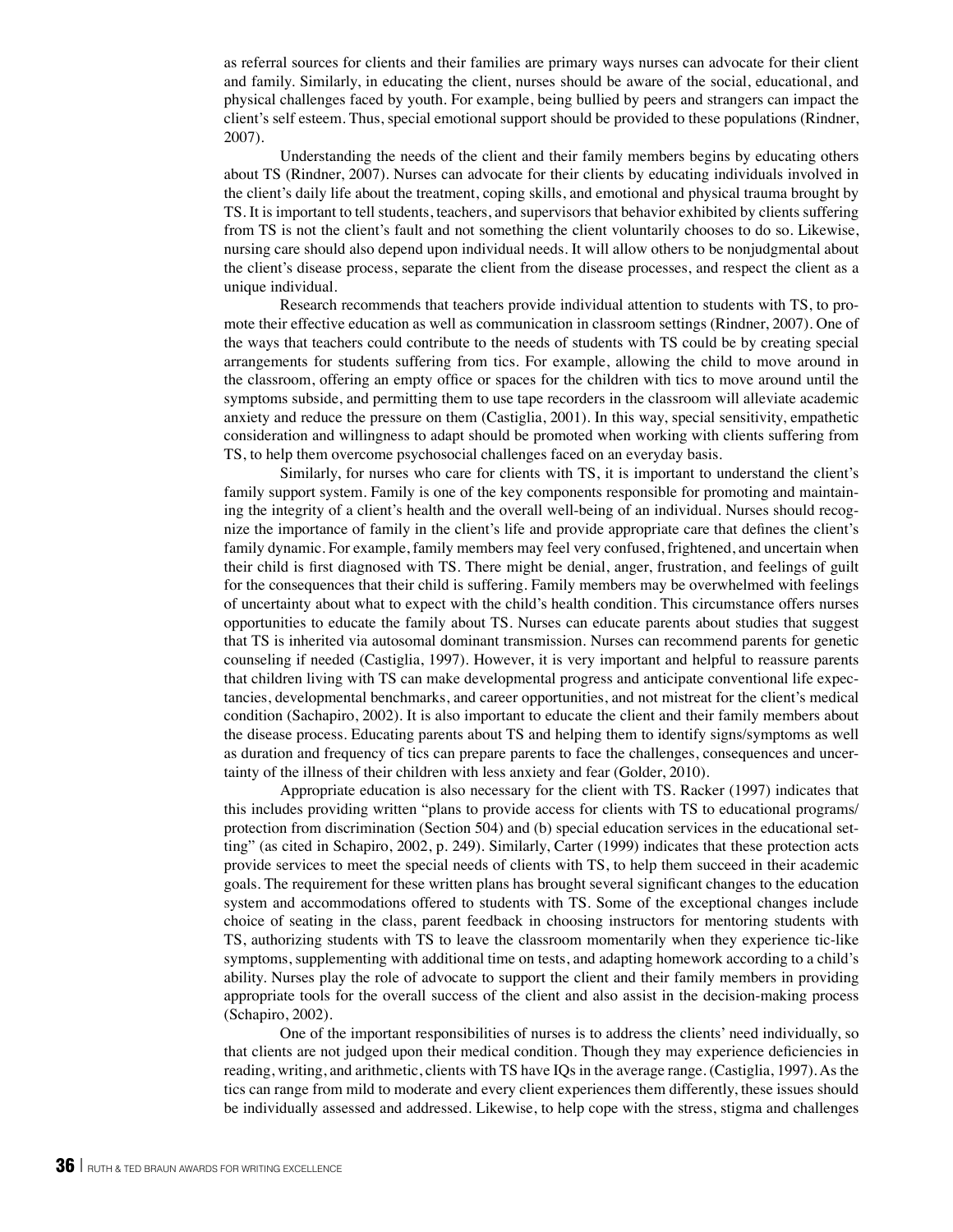brought by TS to the lives of other family members, it is also important for nurses to assess family members' well-being. Nurses can find support group and social activities that can provide therapeutic and holistic care for family members' mental, emotional and physical well-being (Schapiro, 2002).

In this way, recognizing the importance of family, nurses should provide mental, moral and emotional support to the client, express sensitivity through active listening, inform the client and his/ her family about the client's illness, show empathy, and nurture kindness throughout the care procedures. This care process will provide nurses with opportunities to explore, understand and respect the client's family values and culture and provide competent nursing care in the care setting.

## **Conclusion**

Though Tourette Syndrome (TS), a chronic neuropsychiatric disorder, was first identified in 1825, the etiology is still not fully understood (Gelbart, 1998). Although there are genetic vulnerabilities, environmental factors may exacerbate the disease processes.

Nurses who work with children and teens with TS should be very understanding of the struggles and challenges the children with TS experience on both social and academic levels on an everyday basis (Ohm, 2006). Many of the symptoms of TS can be reduced by pharmacological intervention; however, it cannot be fully cured. All the aforementioned drugs used for the treatment of TS have severe side effects and drug-drug interaction, which causes some clients to become non-compliant with a medication regimen. Thus, the primary care provider often encourages and recommends that the client with TS seek non-pharmacological treatments as well (Schapiro, 2002).

#### **References**

- Blacher, J., & Cook, C. (2006). Research reflections. Tourette Syndrome can be treated. *Exceptional Parent, 36*(4), 76-77.
- Bell, J. (2009). Family system nursing: Reexamined. *Journal of Family Nursing, 15*(2), 123-129.
- Cavanna, A., Servo, S., Monaco, F., & Robertson, M. (2009). The behavioral spectrum of Gilles de la Tourette syndrome. *Journal of Neuropsychiatry and Clinical Neurosciences, 21,* 13-23.
- Castiglia, T. P. (1997). Growth & development: Tourette Syndrome. *The Journal of Pediatric Health Care, 11*(4), 189-191.
- Centers for Disease Control and Prevention. (2010). Tourette Syndrome. Retrieved from http://www. cdc.gov/ncbddd/tourette/default.htm
- Degrauw, S. R., & Gilbert, D. (2009). Body mass index changes and chronic neuroleptic drug treatment for Tourette Syndrome. *Pediatric Neurology, 41*(3), 183-186.
- Gelbart, M. (1998). Gilles de la Tourette Syndrome. *Nursing Times, 94*(29), 32.
- Golder, T. (2010). Tourette Syndrome: Information for school nurses. *The Journal of School Nursing, 26*(1), 11-17.
- Jimenez, S. (2009). Tourette Syndrome. *Neurologic Clinics, 27*(3), 735-755.
- Kersh, J., & Warfield, M. (2006). The contribution of marital quality to the well-being of children with developmental disabilities. *Journal of Intellectual Disability Research, 50* (Part 12), 883-893.
- Lee, M., & Chen, D. (2007). Parenting stress related factors in parents of children with Tourette Syndrome. *Journal of Nursing Research, 15*(3), 164-174.
- National Institutes of Health. (2006). *Methylphenidate and clonidine help children with ADHD and tics.* Retrieved from http://www.nih.gov/news\_and\_events /new\_article\_adhd.htm?css=print
- National Institutes of Health. (2006). *Developing new treatments for Tourette syndrome: Clinical and basic science dialogue.* Retrieved from http://www.nih.gov/
- Ohm, B. (2006). The effect of Tourette Syndrome on the education and social interaction of a schoolage child. *Journal of Neuroscience Nursing, 38*(3), 194-199.
- Racker, L. (1997). Social and educational resources for patients with Tourette syndrome. *Neurologic Clinics of North America, 15,* 457-473.
- Peterson, A. L., & Azrin, N. H. (1993). Behavioral and pharmacological treatments for Tourette Syndrome: A review. *Applied & Preventive Psychology, 2,* 231-242.
- Rindner, C. E. (2007). Living with Tourette's Syndrome. *Journal of Psychosocial Nursing, 45*(8), 19- 22.